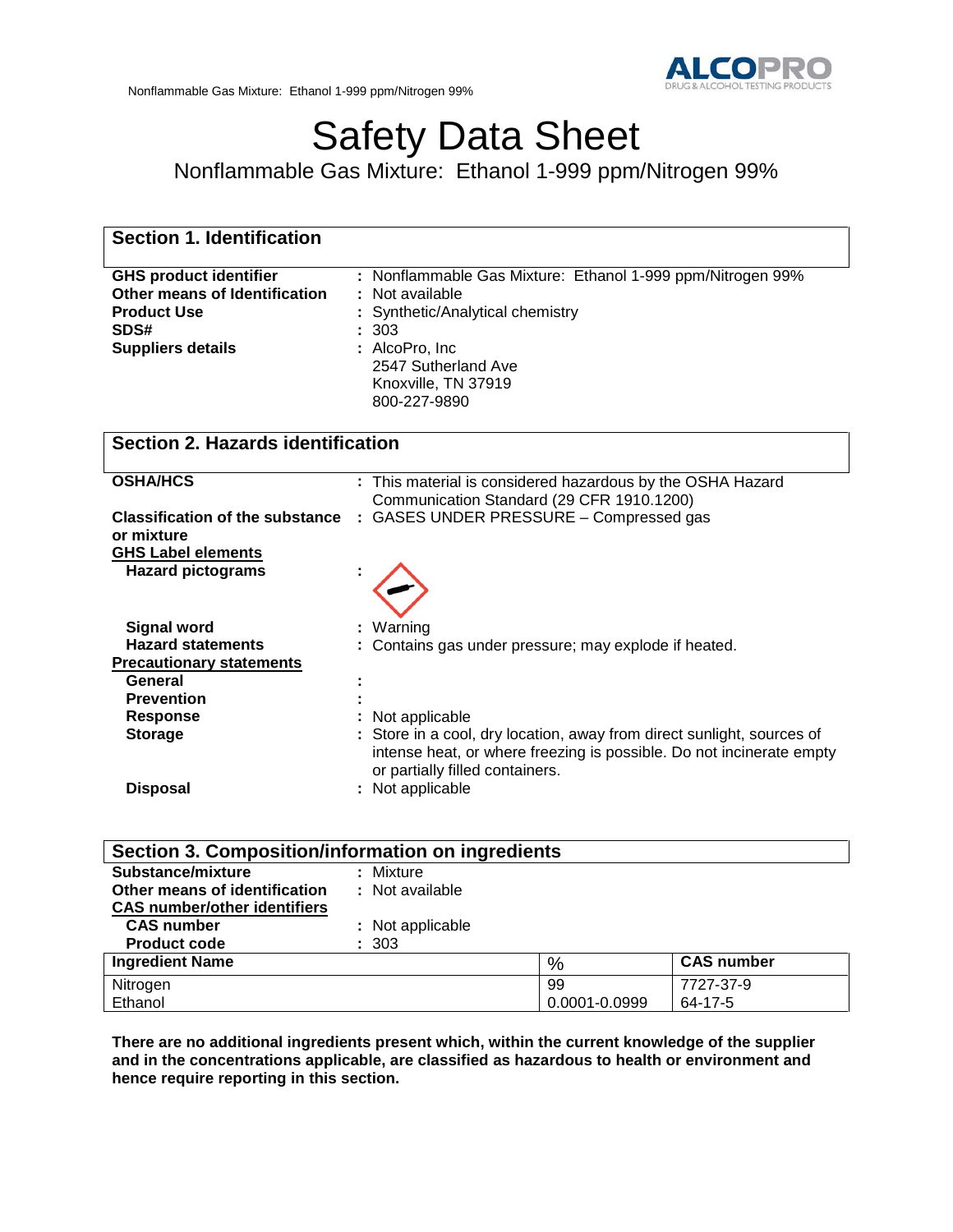

## **Occupational exposure limits, if available, are listed in Section 8.**

| <b>Section 4. First aid measures</b>               |                                                                                                                                                                                                                                                                                                              |  |
|----------------------------------------------------|--------------------------------------------------------------------------------------------------------------------------------------------------------------------------------------------------------------------------------------------------------------------------------------------------------------|--|
| Description of necessary first aid measures        |                                                                                                                                                                                                                                                                                                              |  |
| Eye contact                                        | Immediately flush eyes with plenty of water, occasionally lifting the<br>upper and lower eyelids. Check for and remove any contact lenses.<br>Continue to rinse for 10 minutes. Get medical attention if irritation<br>occurs.                                                                               |  |
| <b>Inhalation</b>                                  | The health hazards associated with overexposure are minimal, due<br>to the small size of the container and small volume of the contents.<br>If a release of many containers of this product occurs at the same<br>time, an oxygen-deficient environment can occur, resulting in a<br>hazard of asphyxiation. |  |
| <b>Skin contact</b>                                | The health hazards associated with overexposure are minimal, due<br>to the small size of the container and small volume of the contents.                                                                                                                                                                     |  |
| Ingestion                                          | : As this product is a gas, refer to the inhalation section.                                                                                                                                                                                                                                                 |  |
| Most important symptoms/effects, acute and delayed |                                                                                                                                                                                                                                                                                                              |  |
| <b>Potential acute health effects</b>              |                                                                                                                                                                                                                                                                                                              |  |
| Eye contact                                        | : Contact with rapidly expanding gas may cause burns or frostbite                                                                                                                                                                                                                                            |  |
| <b>Inhalation</b>                                  | Exposure to decomposition products may cause a health hazard.                                                                                                                                                                                                                                                |  |
| Over-exposure signs/symptoms                       |                                                                                                                                                                                                                                                                                                              |  |
| <b>Eye Contact</b>                                 | No specific data                                                                                                                                                                                                                                                                                             |  |
| <b>Inhalation</b>                                  | No specific data                                                                                                                                                                                                                                                                                             |  |
| <b>Skin contact</b>                                | No specific data                                                                                                                                                                                                                                                                                             |  |
| Ingestion                                          | No specific data                                                                                                                                                                                                                                                                                             |  |
|                                                    | Indication of immediate medical and special treatment needed, if necessary                                                                                                                                                                                                                                   |  |
| Notes to physician                                 | : In case of inhalation of decomposition products in a fire, symptoms<br>may be delayed.                                                                                                                                                                                                                     |  |
| <b>Specific treatments</b>                         | : No specific treatment                                                                                                                                                                                                                                                                                      |  |
| <b>Protection of first-aiders</b>                  | : No action shall be taken involving any personal risk or without<br>suitable training.                                                                                                                                                                                                                      |  |

| <b>Section5. Fire-fighting measures</b>                                                                                                      |                                                                                                                                                                                                                                                                                               |
|----------------------------------------------------------------------------------------------------------------------------------------------|-----------------------------------------------------------------------------------------------------------------------------------------------------------------------------------------------------------------------------------------------------------------------------------------------|
| <b>Extinguishing media</b><br>Suitable extinguishing media<br>Unsuitable extinguishing<br>media                                              | : Use an extinguishing agent suitable for the surrounding fire<br>None known                                                                                                                                                                                                                  |
| Specific hazards arising from<br>the chemical<br><b>Hazardous thermal</b><br><b>Decomposition products</b><br>Special protective actions for | : Contains gas under pressure. In a fire or if heated, a pressure<br>increase will occur and the container may burst or explode<br>: Decomposition products may include the following materials:<br>Nitrogen oxides<br>: Promptly isolate the scene by removing all persons from the vicinity |
| fire-fighters                                                                                                                                | of the incident if there is a fire. No action shall be taken involving<br>any personal risk or without suitable training. Move containers from<br>fire area if this can be done without risk. Use water spray to keep<br>fire-exposed containers cool.                                        |
| Special protective equipment<br>for fire-fighters                                                                                            | : Fire fighters wear appropriate protective equipment.                                                                                                                                                                                                                                        |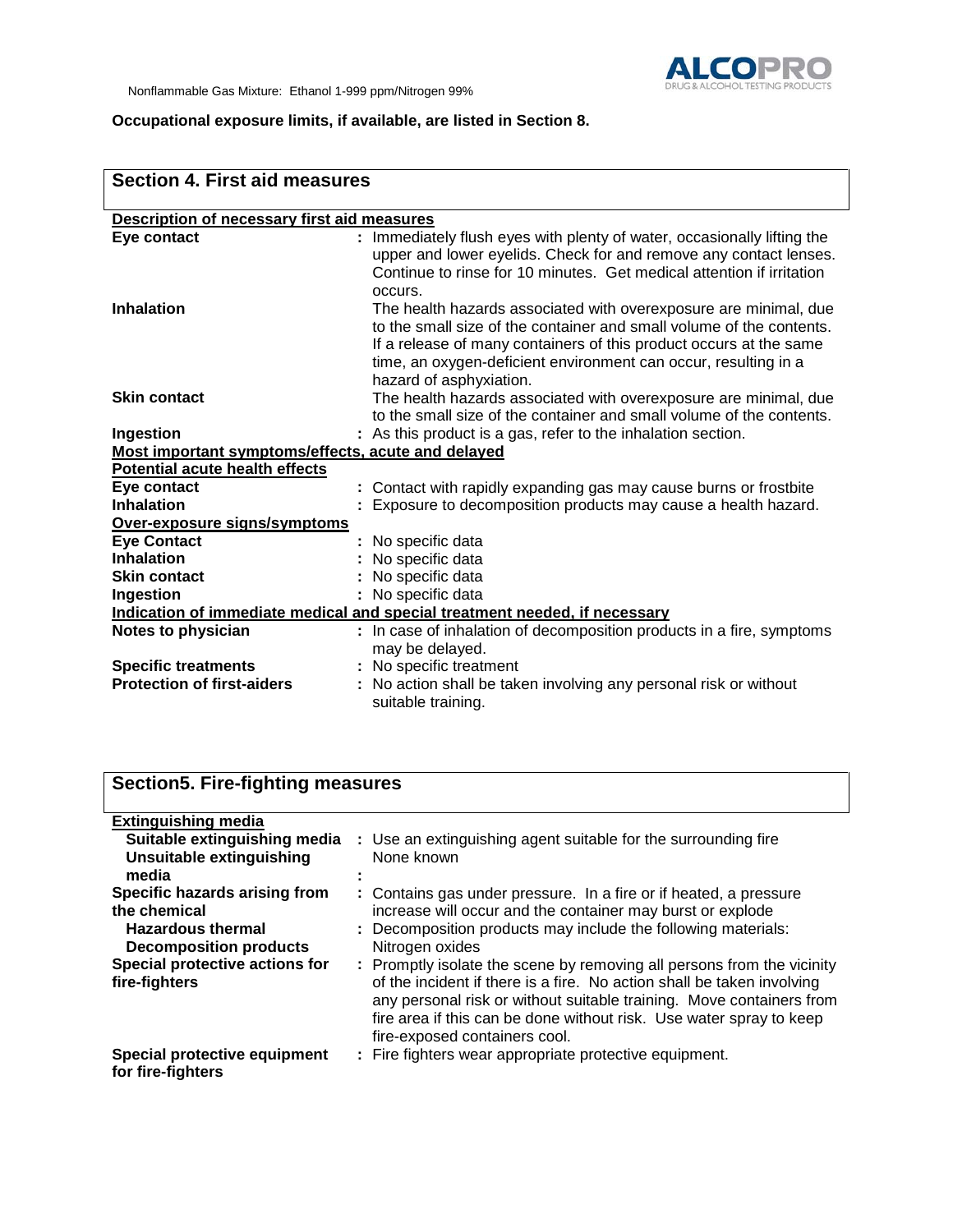# **Section 6. Accidental release measures**

#### **Personal precautions, protective equipment and emergency procedures**

|                                                       | For non-emergency personnel: No action shall be taken involving any personal risk or without<br>suitable training. Evacuate surrounding areas. Keep unnecessary<br>and unprotected personnel from entering. Avoid breathing gas.<br>Provide adequate ventilation. Wear appropriate respirator when<br>ventilation is inadequate. Put on appropriate personal protective<br>equipment. |  |
|-------------------------------------------------------|---------------------------------------------------------------------------------------------------------------------------------------------------------------------------------------------------------------------------------------------------------------------------------------------------------------------------------------------------------------------------------------|--|
| For emergency responders                              | : If specialized clothing is required to deal with the spillage, take note<br>of any information in Section 8 on suitable and unsuitable materials.<br>See also the information in "For non-emergency personnel".                                                                                                                                                                     |  |
| <b>Environmental precautions</b>                      | : Ensure emergency procedures to deal with accidental gas releases<br>are in place to avoid contamination of the environment. Inform the<br>relevant authorities if the product has caused environment pollution<br>(sewers, waterways, soil, or air).                                                                                                                                |  |
| Methods and materials for containment and cleaning up |                                                                                                                                                                                                                                                                                                                                                                                       |  |
| <b>Small spill</b>                                    | : Stop leak if without risk.                                                                                                                                                                                                                                                                                                                                                          |  |
| <b>Large Spill</b>                                    | : Stop leak if without risk. Note: see Section 1 for emergency<br>contact information and Section 13 for waste disposal.                                                                                                                                                                                                                                                              |  |

# **Section 7. Handling and storage Precautions for safe handling :** Contains gas under pressure. Avoid contact with eyes. Avoid breathing gas. Do not puncture or incinerate container. Protect cylinders from physical damage.

# **Section 7. Handling and storage**

| Advice on general or<br>occupational hygiene                    | : See Section 8 for additional information on hygiene measures                                                                                                                      |
|-----------------------------------------------------------------|-------------------------------------------------------------------------------------------------------------------------------------------------------------------------------------|
| Conditions for safe storage,<br>including any incompatibilities | : Store in accordance with local regulation. Store away from direct<br>sunlight in a dry, cool and well-ventilated area. Cylinder<br>temperatures should not exceed 52° C (125 °F). |

| Section 8. Exposure controls/personal protection |                                                                                                                                                                                                         |
|--------------------------------------------------|---------------------------------------------------------------------------------------------------------------------------------------------------------------------------------------------------------|
| <b>Control parameters</b>                        |                                                                                                                                                                                                         |
| <b>Occupational exposure limits</b>              |                                                                                                                                                                                                         |
| None.                                            |                                                                                                                                                                                                         |
| <b>Appropriate engineering</b>                   | : Good general ventilation should be sufficient to control worker<br>exposure to airborne contaminants                                                                                                  |
| <b>Environmental exposure</b>                    | : Emissions from ventilation or work process equipment should be<br>checked to ensure they comply with the requirements of<br>environmental protection legislation.                                     |
| Individual protections measures                  |                                                                                                                                                                                                         |
| <b>Hygiene measures</b>                          | : Wash hands, forearms and face thoroughly after handling chemical<br>products, before eating, smoking and using the lavatory and at the<br>end of the working period.                                  |
| <b>Eye/face protection</b>                       | : Safety eyewear complying with an approved standard should be<br>used when a risk assessment indicates this is necessary to avoid<br>exposure to liquid splashes, mists, gases or dusts. If contact is |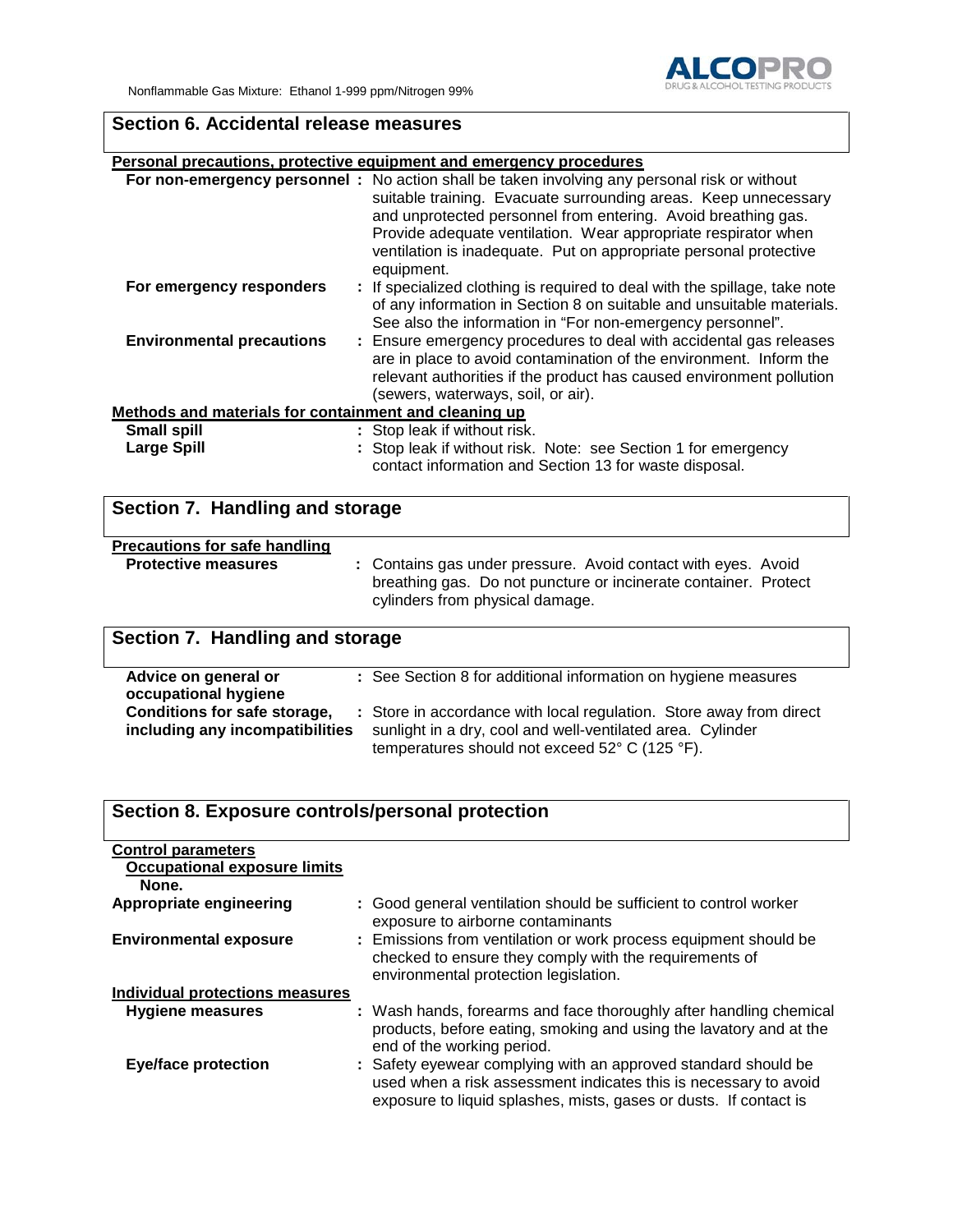

possible, the following protection should be work, unless the assessment indicates a higher degree of protection: safety glasses with side-shields.

#### **Section 9. Physical and chemical Products Appearance Physical state** Gas<br> **Color** Not a Color<br> **Melting/freezing point** Particle 210.01°C (-3 **Melting/freezing point** -210.01°C (-346°F) this is based on data for the following ingredient: nitrogen **Critical temperature** Lowest known value: -146.95°C (-232.5°F) (nitrogen) **Odor** Not available<br> **Odor threshold** Not available **Odor threshold**<br>pH **Not available Flash point**<br> **Burning time**<br> **Burning time**<br> **Not applicable Burning time**<br> **Burning rate**<br> **Burning rate**<br> **Not applicable Not applicable Evaporation rate Not available**<br> **Flammability (solid, gas)** Not available **Flammability (solid, gas) Lower and upper explosive (flammable) limits** Not available **Vapor pressure** Not available<br> **Vapor density**<br>
Vapor density Highest known value: 0.97 (Air =1) (nitrogen) **Gas Density (lb/ft<sup>3</sup> )** Only known value: 0.0472 (nitrogen) **Relative density Solubility** Not available **Solubility in water** Not available **Partition coefficient: noctanol/water** Not available **Auto-ignition temperature** Not available<br>**Decomposition temperature** Not available **Decomposition temperature**<br>SADT **Not available**

| Section 10. Stability and reactivity                                                                                     |                                                                                                                                                                                                                 |  |
|--------------------------------------------------------------------------------------------------------------------------|-----------------------------------------------------------------------------------------------------------------------------------------------------------------------------------------------------------------|--|
| <b>Reactivity</b>                                                                                                        | No specific test data related to reactivity available for this product or<br>its ingredients                                                                                                                    |  |
| <b>Chemical stability</b>                                                                                                | The product is stable                                                                                                                                                                                           |  |
| <b>Possibility of hazardous</b><br>reactions<br><b>Conditions to avoid</b><br><b>Hazardous decomposition</b><br>products | Under normal conditions of storage and use, hazardous reactions<br>will not occur<br>No specific data<br>Under normal conditions of storage and use, hazardous<br>decomposition products should not be produced |  |
| <b>Hazardous polymerization</b>                                                                                          | Under normal conditions of storage and use, hazardous<br>polymerization will not occur                                                                                                                          |  |

## Section 11. Toxicological information

**Viscosity** Not applicable

#### **Information on toxicological effects Acute toxicity**

Not available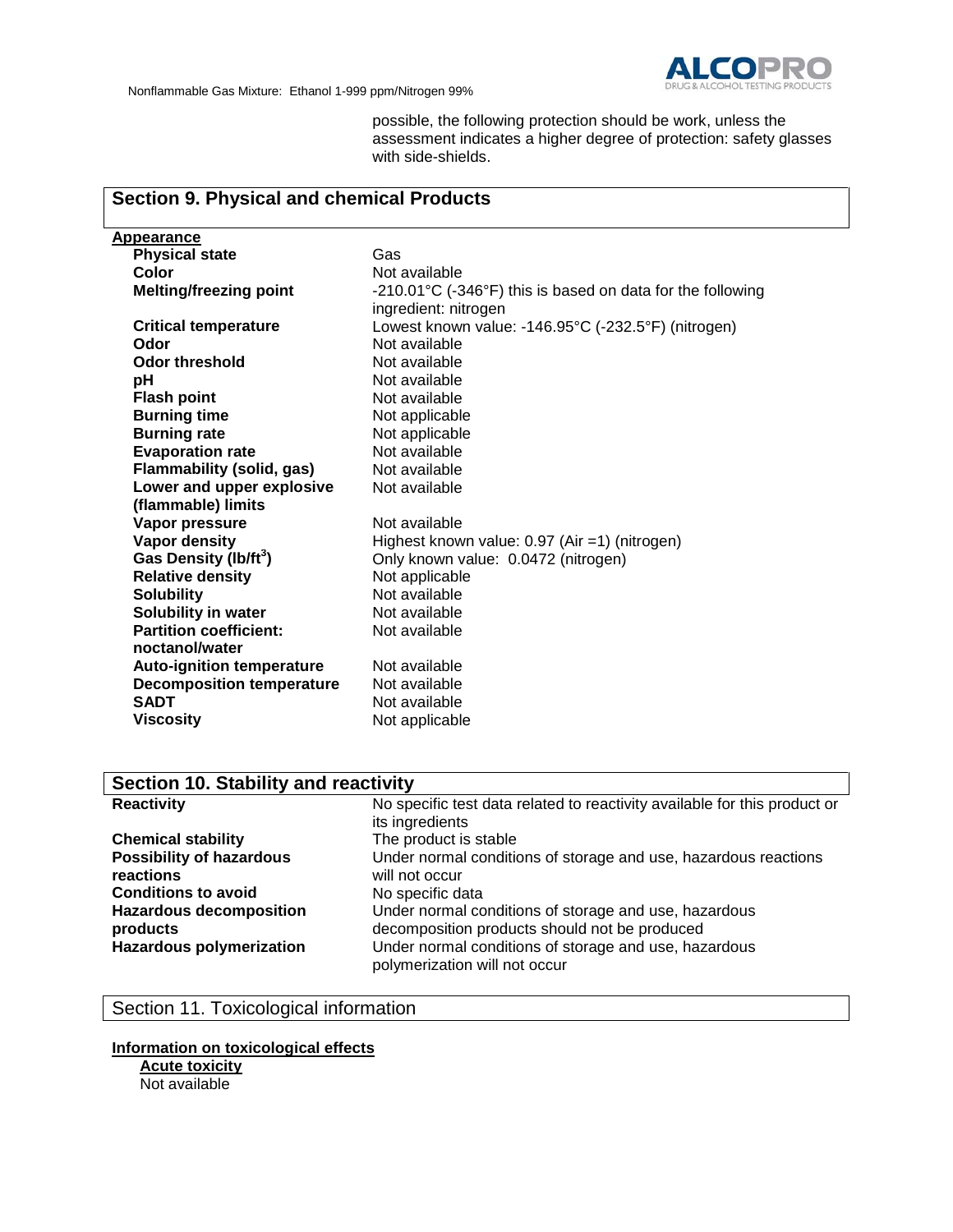



# **Irritation/Corrosion**

Not available

## **Sensitization**

Not available **Mutagenicity** Not available

#### **Carcinogenicity**

Not available

#### **Reproductive toxicity**

Not available

#### **Teratogenicity**

Not available

#### **Specific target organ toxicity (single exposure)** Not available

# **Specific target organ toxicity (repeated exposure)**

Not available

# **Aspiration Hazard**

Not available

| Information on the likely routes        | Not available                                                                            |
|-----------------------------------------|------------------------------------------------------------------------------------------|
| of exposure                             |                                                                                          |
| <b>Potential acute health effects</b>   |                                                                                          |
| <b>Eye Contact</b>                      | Contact with rapidly expanding gas may cause burns or frostbite                          |
| <b>Inhalation</b>                       | Exposure to decomposition products may cause a health hazard.                            |
| Ingestion                               | As this product is a gas, refer to the inhalation section.                               |
|                                         | Symptoms related to the physical, chemical and toxicological characteristics             |
| <b>Eye Contact</b>                      | No specific data                                                                         |
| <b>Inhalation</b>                       | No specific data                                                                         |
| <b>Skin contact</b>                     | No specific data                                                                         |
| Ingestion                               | No specific data                                                                         |
|                                         | Delayed and immediate effects and also chronic effects from short and long term exposure |
| <b>Short term exposure</b>              |                                                                                          |
| Potential immediate effects             | Not available                                                                            |
| <b>Potential delayed effects</b>        | Not available                                                                            |
| Long term exposure                      |                                                                                          |
| <b>Potential immediate effects</b>      | Not available                                                                            |
| <b>Potential delayed effects</b>        | Not available                                                                            |
| <b>Potential chronic health effects</b> | Not available                                                                            |
| General                                 | No known significant effects or critical hazards                                         |
| Carcinogenicity                         | No known significant effects or critical hazards                                         |
| <b>Mutagenicity</b>                     | No known significant effects or critical hazards                                         |
| <b>Teratogenicity</b>                   | No known significant effects or critical hazards                                         |
| <b>Developmental effects</b>            | No known significant effects or critical hazards                                         |
| <b>Fertility effects</b>                | No known significant effects or critical hazards                                         |
| <b>Numerical measures of toxicity</b>   |                                                                                          |
| <b>Acute toxicity</b>                   | Not available                                                                            |
|                                         |                                                                                          |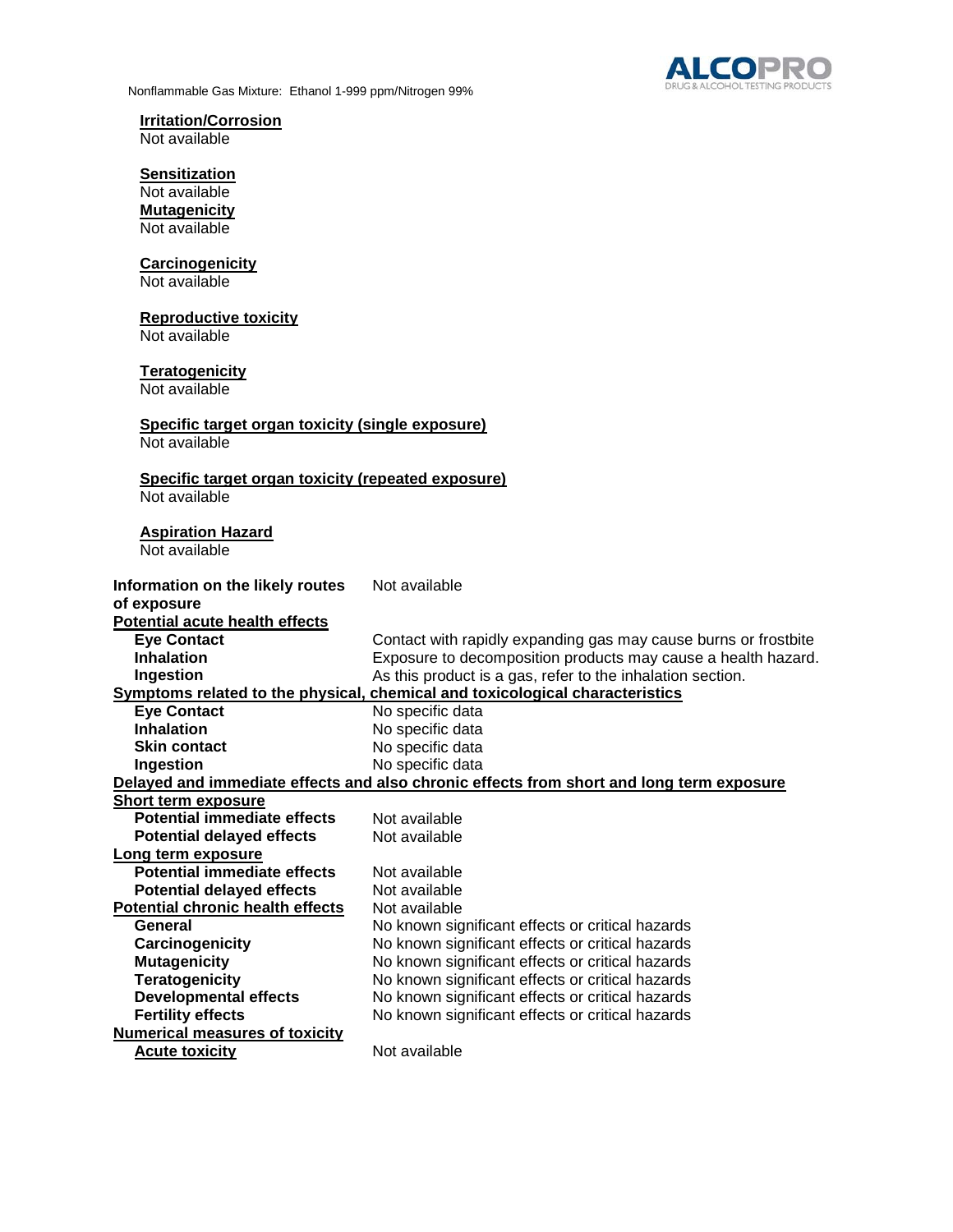Nonflammable Gas Mixture: Ethanol 1-999 ppm/Nitrogen 99%



## **Section 12. Ecological information**

| <b>Toxicity</b>                                       | Not available                                    |
|-------------------------------------------------------|--------------------------------------------------|
| <b>Persistence and degradability</b>                  | Not available                                    |
| <b>Bio accumulative potential</b>                     | Not available                                    |
| <b>Mobility in soil</b>                               |                                                  |
| <b>Soil/water partition coefficient</b> Not available |                                                  |
| (K <sub>oc</sub> )                                    |                                                  |
| Other adverse effects                                 | No known significant effects or critical hazards |
|                                                       |                                                  |

#### **Section 13. Disposal considerations**

**Disposal methods** The generation of waste should be avoided or minimized wherever possible. Disposal of this product, solutions and any by-products should at all times comply with the requirements of environmental protection and waste disposal legislation and any regional local authority requirements. Do not puncture or incinerate container.



"Refer to CFR 49 (or authority having jurisdiction) to determine the information required for shipment of the product."

| Transport in bulk according to |  |
|--------------------------------|--|
| Annex II of MARPOL 73/78 and   |  |
| the IBC Code                   |  |

Not available

| Section 15. Regulatory information                                                                                  |                                                                                                                                        |  |
|---------------------------------------------------------------------------------------------------------------------|----------------------------------------------------------------------------------------------------------------------------------------|--|
| <b>U.S. Federal regulations</b>                                                                                     | TSCA 8(a) CDR Exempt/Partial exemption: Not determined<br>United States inventory (TSCA 8b): All components are listed or<br>exempted. |  |
| Clean Air Act Section 112 (b)<br><b>Hazardous Air Pollutants (HAPs)</b><br><b>Clean Air Act Section 602 Class I</b> | Not listed<br>Not Listed                                                                                                               |  |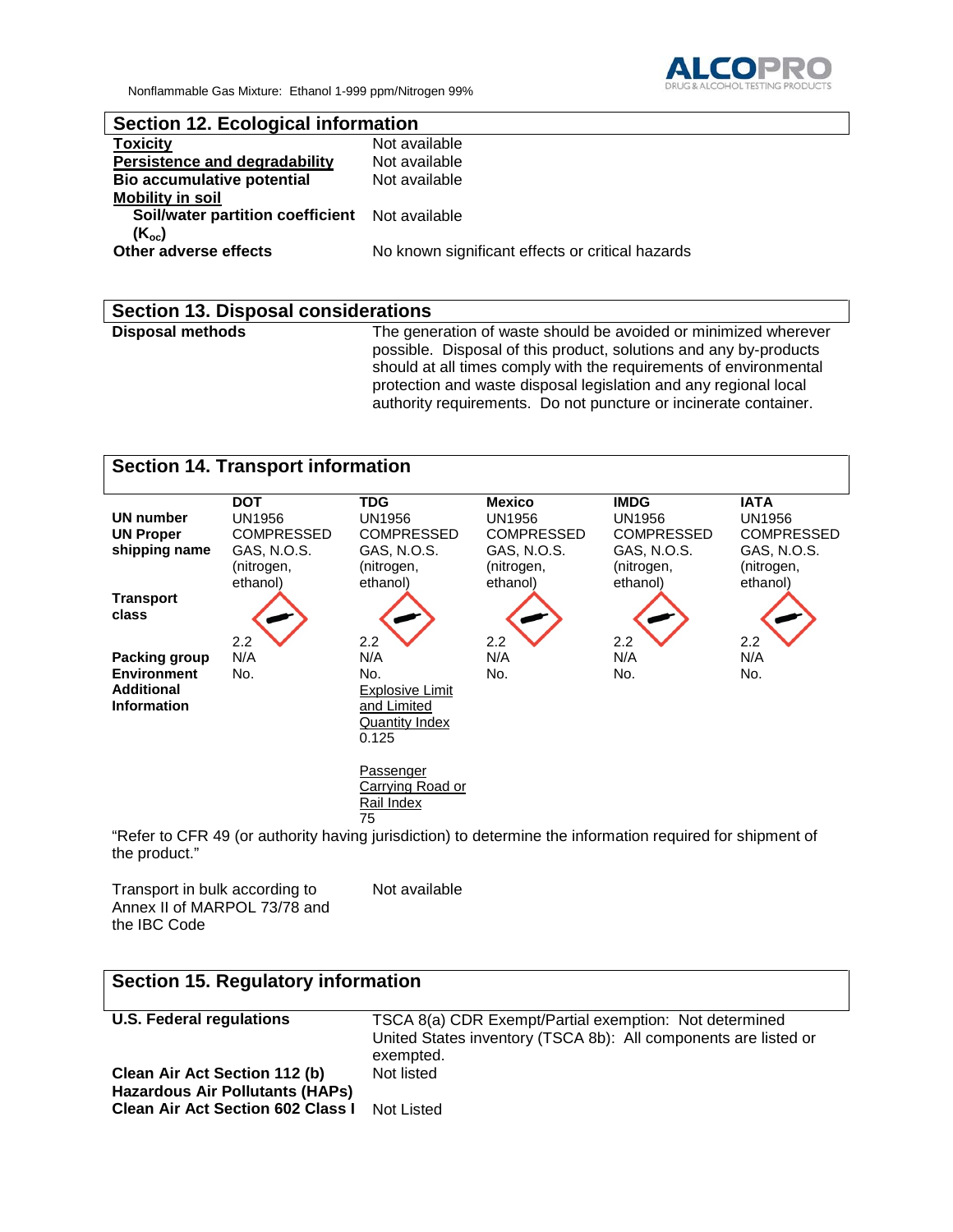

Nonflammable Gas Mixture: Ethanol 1-999 ppm/Nitrogen 99%

| <b>Clean Air Act Section 602 Class</b><br><b>Not Listed</b><br><b>Il Substances</b><br><b>DEA List I Chemicals</b><br><b>Not Listed</b><br>(Precursor Chemicals)<br><b>DEA List II Chemicals</b><br><b>Not Listed</b><br>(Precursor Chemicals)<br><b>SARA 302/304</b><br><b>Composition/information on ingredients</b><br>No products were found<br><b>State regulations</b><br><b>Massachusetts</b><br>The following components are listed: NITROGEN<br><b>New York</b><br>None of the components are listed<br>The following components are listed: NITROGEN<br><b>New Jersey</b><br>The following components are listed: NITROGEN<br>Pennsylvania<br><b>Canada Inventory</b><br>All components are listed or exempted<br><b>International regulations</b><br><b>International lists</b><br>Australia inventory (AICS): All components are listed or<br>exempted.<br>China inventory (IECSC): All components are listed or exempted.<br>Japan inventory: Not determined<br>Korea inventory: All components are listed or exempted.<br>Malaysia Inventory (EHS Register): Not determined<br>New Zealand Inventory of Chemicals (NZIoC): All components<br>are listed or exempted.<br>Philippines Inventory (PICCS): All components are listed or<br>exempted.<br>Taiwan Inventory (CSNN): Not determined<br><b>Not Listed</b><br><b>Chemical Weapons</b><br><b>Convention List Schedule I</b><br><b>Chemicals</b><br><b>Not Listed</b><br><b>Chemical Weapons</b><br><b>Convention List Schedule II</b><br><b>Chemicals</b><br><b>Chemical Weapons</b><br><b>Not Listed</b><br><b>Convention List Schedule III</b><br><b>Chemicals</b><br>Canada<br><b>WHMIS (Canada)</b><br>Class A: Compressed Gas<br><b>CEPA Toxic substances:</b> None of the components are listed.<br><b>Canadian ARET:</b> None of the components are listed.<br>Canadian NPRI: None of the components are listed.<br>Alberta Designated Substances: None of the components are<br>listed.<br><b>Ontario Designated Substances: None of the components are</b><br>listed.<br>Quebec Designated Substances: None of the components are<br>listed. | <b>Substances</b> |  |
|--------------------------------------------------------------------------------------------------------------------------------------------------------------------------------------------------------------------------------------------------------------------------------------------------------------------------------------------------------------------------------------------------------------------------------------------------------------------------------------------------------------------------------------------------------------------------------------------------------------------------------------------------------------------------------------------------------------------------------------------------------------------------------------------------------------------------------------------------------------------------------------------------------------------------------------------------------------------------------------------------------------------------------------------------------------------------------------------------------------------------------------------------------------------------------------------------------------------------------------------------------------------------------------------------------------------------------------------------------------------------------------------------------------------------------------------------------------------------------------------------------------------------------------------------------------------------------------------------------------------------------------------------------------------------------------------------------------------------------------------------------------------------------------------------------------------------------------------------------------------------------------------------------------------------------------------------------------------------------------------------------------------------------------------------------------------------------------------------------------------------|-------------------|--|
|                                                                                                                                                                                                                                                                                                                                                                                                                                                                                                                                                                                                                                                                                                                                                                                                                                                                                                                                                                                                                                                                                                                                                                                                                                                                                                                                                                                                                                                                                                                                                                                                                                                                                                                                                                                                                                                                                                                                                                                                                                                                                                                          |                   |  |
|                                                                                                                                                                                                                                                                                                                                                                                                                                                                                                                                                                                                                                                                                                                                                                                                                                                                                                                                                                                                                                                                                                                                                                                                                                                                                                                                                                                                                                                                                                                                                                                                                                                                                                                                                                                                                                                                                                                                                                                                                                                                                                                          |                   |  |
|                                                                                                                                                                                                                                                                                                                                                                                                                                                                                                                                                                                                                                                                                                                                                                                                                                                                                                                                                                                                                                                                                                                                                                                                                                                                                                                                                                                                                                                                                                                                                                                                                                                                                                                                                                                                                                                                                                                                                                                                                                                                                                                          |                   |  |
|                                                                                                                                                                                                                                                                                                                                                                                                                                                                                                                                                                                                                                                                                                                                                                                                                                                                                                                                                                                                                                                                                                                                                                                                                                                                                                                                                                                                                                                                                                                                                                                                                                                                                                                                                                                                                                                                                                                                                                                                                                                                                                                          |                   |  |
|                                                                                                                                                                                                                                                                                                                                                                                                                                                                                                                                                                                                                                                                                                                                                                                                                                                                                                                                                                                                                                                                                                                                                                                                                                                                                                                                                                                                                                                                                                                                                                                                                                                                                                                                                                                                                                                                                                                                                                                                                                                                                                                          |                   |  |
|                                                                                                                                                                                                                                                                                                                                                                                                                                                                                                                                                                                                                                                                                                                                                                                                                                                                                                                                                                                                                                                                                                                                                                                                                                                                                                                                                                                                                                                                                                                                                                                                                                                                                                                                                                                                                                                                                                                                                                                                                                                                                                                          |                   |  |
|                                                                                                                                                                                                                                                                                                                                                                                                                                                                                                                                                                                                                                                                                                                                                                                                                                                                                                                                                                                                                                                                                                                                                                                                                                                                                                                                                                                                                                                                                                                                                                                                                                                                                                                                                                                                                                                                                                                                                                                                                                                                                                                          |                   |  |
|                                                                                                                                                                                                                                                                                                                                                                                                                                                                                                                                                                                                                                                                                                                                                                                                                                                                                                                                                                                                                                                                                                                                                                                                                                                                                                                                                                                                                                                                                                                                                                                                                                                                                                                                                                                                                                                                                                                                                                                                                                                                                                                          |                   |  |
|                                                                                                                                                                                                                                                                                                                                                                                                                                                                                                                                                                                                                                                                                                                                                                                                                                                                                                                                                                                                                                                                                                                                                                                                                                                                                                                                                                                                                                                                                                                                                                                                                                                                                                                                                                                                                                                                                                                                                                                                                                                                                                                          |                   |  |
|                                                                                                                                                                                                                                                                                                                                                                                                                                                                                                                                                                                                                                                                                                                                                                                                                                                                                                                                                                                                                                                                                                                                                                                                                                                                                                                                                                                                                                                                                                                                                                                                                                                                                                                                                                                                                                                                                                                                                                                                                                                                                                                          |                   |  |
|                                                                                                                                                                                                                                                                                                                                                                                                                                                                                                                                                                                                                                                                                                                                                                                                                                                                                                                                                                                                                                                                                                                                                                                                                                                                                                                                                                                                                                                                                                                                                                                                                                                                                                                                                                                                                                                                                                                                                                                                                                                                                                                          |                   |  |
|                                                                                                                                                                                                                                                                                                                                                                                                                                                                                                                                                                                                                                                                                                                                                                                                                                                                                                                                                                                                                                                                                                                                                                                                                                                                                                                                                                                                                                                                                                                                                                                                                                                                                                                                                                                                                                                                                                                                                                                                                                                                                                                          |                   |  |
|                                                                                                                                                                                                                                                                                                                                                                                                                                                                                                                                                                                                                                                                                                                                                                                                                                                                                                                                                                                                                                                                                                                                                                                                                                                                                                                                                                                                                                                                                                                                                                                                                                                                                                                                                                                                                                                                                                                                                                                                                                                                                                                          |                   |  |
|                                                                                                                                                                                                                                                                                                                                                                                                                                                                                                                                                                                                                                                                                                                                                                                                                                                                                                                                                                                                                                                                                                                                                                                                                                                                                                                                                                                                                                                                                                                                                                                                                                                                                                                                                                                                                                                                                                                                                                                                                                                                                                                          |                   |  |
|                                                                                                                                                                                                                                                                                                                                                                                                                                                                                                                                                                                                                                                                                                                                                                                                                                                                                                                                                                                                                                                                                                                                                                                                                                                                                                                                                                                                                                                                                                                                                                                                                                                                                                                                                                                                                                                                                                                                                                                                                                                                                                                          |                   |  |
|                                                                                                                                                                                                                                                                                                                                                                                                                                                                                                                                                                                                                                                                                                                                                                                                                                                                                                                                                                                                                                                                                                                                                                                                                                                                                                                                                                                                                                                                                                                                                                                                                                                                                                                                                                                                                                                                                                                                                                                                                                                                                                                          |                   |  |
|                                                                                                                                                                                                                                                                                                                                                                                                                                                                                                                                                                                                                                                                                                                                                                                                                                                                                                                                                                                                                                                                                                                                                                                                                                                                                                                                                                                                                                                                                                                                                                                                                                                                                                                                                                                                                                                                                                                                                                                                                                                                                                                          |                   |  |
|                                                                                                                                                                                                                                                                                                                                                                                                                                                                                                                                                                                                                                                                                                                                                                                                                                                                                                                                                                                                                                                                                                                                                                                                                                                                                                                                                                                                                                                                                                                                                                                                                                                                                                                                                                                                                                                                                                                                                                                                                                                                                                                          |                   |  |
|                                                                                                                                                                                                                                                                                                                                                                                                                                                                                                                                                                                                                                                                                                                                                                                                                                                                                                                                                                                                                                                                                                                                                                                                                                                                                                                                                                                                                                                                                                                                                                                                                                                                                                                                                                                                                                                                                                                                                                                                                                                                                                                          |                   |  |
|                                                                                                                                                                                                                                                                                                                                                                                                                                                                                                                                                                                                                                                                                                                                                                                                                                                                                                                                                                                                                                                                                                                                                                                                                                                                                                                                                                                                                                                                                                                                                                                                                                                                                                                                                                                                                                                                                                                                                                                                                                                                                                                          |                   |  |
|                                                                                                                                                                                                                                                                                                                                                                                                                                                                                                                                                                                                                                                                                                                                                                                                                                                                                                                                                                                                                                                                                                                                                                                                                                                                                                                                                                                                                                                                                                                                                                                                                                                                                                                                                                                                                                                                                                                                                                                                                                                                                                                          |                   |  |
|                                                                                                                                                                                                                                                                                                                                                                                                                                                                                                                                                                                                                                                                                                                                                                                                                                                                                                                                                                                                                                                                                                                                                                                                                                                                                                                                                                                                                                                                                                                                                                                                                                                                                                                                                                                                                                                                                                                                                                                                                                                                                                                          |                   |  |
|                                                                                                                                                                                                                                                                                                                                                                                                                                                                                                                                                                                                                                                                                                                                                                                                                                                                                                                                                                                                                                                                                                                                                                                                                                                                                                                                                                                                                                                                                                                                                                                                                                                                                                                                                                                                                                                                                                                                                                                                                                                                                                                          |                   |  |
|                                                                                                                                                                                                                                                                                                                                                                                                                                                                                                                                                                                                                                                                                                                                                                                                                                                                                                                                                                                                                                                                                                                                                                                                                                                                                                                                                                                                                                                                                                                                                                                                                                                                                                                                                                                                                                                                                                                                                                                                                                                                                                                          |                   |  |
|                                                                                                                                                                                                                                                                                                                                                                                                                                                                                                                                                                                                                                                                                                                                                                                                                                                                                                                                                                                                                                                                                                                                                                                                                                                                                                                                                                                                                                                                                                                                                                                                                                                                                                                                                                                                                                                                                                                                                                                                                                                                                                                          |                   |  |
|                                                                                                                                                                                                                                                                                                                                                                                                                                                                                                                                                                                                                                                                                                                                                                                                                                                                                                                                                                                                                                                                                                                                                                                                                                                                                                                                                                                                                                                                                                                                                                                                                                                                                                                                                                                                                                                                                                                                                                                                                                                                                                                          |                   |  |
|                                                                                                                                                                                                                                                                                                                                                                                                                                                                                                                                                                                                                                                                                                                                                                                                                                                                                                                                                                                                                                                                                                                                                                                                                                                                                                                                                                                                                                                                                                                                                                                                                                                                                                                                                                                                                                                                                                                                                                                                                                                                                                                          |                   |  |
|                                                                                                                                                                                                                                                                                                                                                                                                                                                                                                                                                                                                                                                                                                                                                                                                                                                                                                                                                                                                                                                                                                                                                                                                                                                                                                                                                                                                                                                                                                                                                                                                                                                                                                                                                                                                                                                                                                                                                                                                                                                                                                                          |                   |  |
|                                                                                                                                                                                                                                                                                                                                                                                                                                                                                                                                                                                                                                                                                                                                                                                                                                                                                                                                                                                                                                                                                                                                                                                                                                                                                                                                                                                                                                                                                                                                                                                                                                                                                                                                                                                                                                                                                                                                                                                                                                                                                                                          |                   |  |
|                                                                                                                                                                                                                                                                                                                                                                                                                                                                                                                                                                                                                                                                                                                                                                                                                                                                                                                                                                                                                                                                                                                                                                                                                                                                                                                                                                                                                                                                                                                                                                                                                                                                                                                                                                                                                                                                                                                                                                                                                                                                                                                          |                   |  |
|                                                                                                                                                                                                                                                                                                                                                                                                                                                                                                                                                                                                                                                                                                                                                                                                                                                                                                                                                                                                                                                                                                                                                                                                                                                                                                                                                                                                                                                                                                                                                                                                                                                                                                                                                                                                                                                                                                                                                                                                                                                                                                                          |                   |  |
|                                                                                                                                                                                                                                                                                                                                                                                                                                                                                                                                                                                                                                                                                                                                                                                                                                                                                                                                                                                                                                                                                                                                                                                                                                                                                                                                                                                                                                                                                                                                                                                                                                                                                                                                                                                                                                                                                                                                                                                                                                                                                                                          |                   |  |
|                                                                                                                                                                                                                                                                                                                                                                                                                                                                                                                                                                                                                                                                                                                                                                                                                                                                                                                                                                                                                                                                                                                                                                                                                                                                                                                                                                                                                                                                                                                                                                                                                                                                                                                                                                                                                                                                                                                                                                                                                                                                                                                          |                   |  |
|                                                                                                                                                                                                                                                                                                                                                                                                                                                                                                                                                                                                                                                                                                                                                                                                                                                                                                                                                                                                                                                                                                                                                                                                                                                                                                                                                                                                                                                                                                                                                                                                                                                                                                                                                                                                                                                                                                                                                                                                                                                                                                                          |                   |  |
|                                                                                                                                                                                                                                                                                                                                                                                                                                                                                                                                                                                                                                                                                                                                                                                                                                                                                                                                                                                                                                                                                                                                                                                                                                                                                                                                                                                                                                                                                                                                                                                                                                                                                                                                                                                                                                                                                                                                                                                                                                                                                                                          |                   |  |
|                                                                                                                                                                                                                                                                                                                                                                                                                                                                                                                                                                                                                                                                                                                                                                                                                                                                                                                                                                                                                                                                                                                                                                                                                                                                                                                                                                                                                                                                                                                                                                                                                                                                                                                                                                                                                                                                                                                                                                                                                                                                                                                          |                   |  |
|                                                                                                                                                                                                                                                                                                                                                                                                                                                                                                                                                                                                                                                                                                                                                                                                                                                                                                                                                                                                                                                                                                                                                                                                                                                                                                                                                                                                                                                                                                                                                                                                                                                                                                                                                                                                                                                                                                                                                                                                                                                                                                                          |                   |  |
|                                                                                                                                                                                                                                                                                                                                                                                                                                                                                                                                                                                                                                                                                                                                                                                                                                                                                                                                                                                                                                                                                                                                                                                                                                                                                                                                                                                                                                                                                                                                                                                                                                                                                                                                                                                                                                                                                                                                                                                                                                                                                                                          |                   |  |
|                                                                                                                                                                                                                                                                                                                                                                                                                                                                                                                                                                                                                                                                                                                                                                                                                                                                                                                                                                                                                                                                                                                                                                                                                                                                                                                                                                                                                                                                                                                                                                                                                                                                                                                                                                                                                                                                                                                                                                                                                                                                                                                          |                   |  |
|                                                                                                                                                                                                                                                                                                                                                                                                                                                                                                                                                                                                                                                                                                                                                                                                                                                                                                                                                                                                                                                                                                                                                                                                                                                                                                                                                                                                                                                                                                                                                                                                                                                                                                                                                                                                                                                                                                                                                                                                                                                                                                                          |                   |  |
|                                                                                                                                                                                                                                                                                                                                                                                                                                                                                                                                                                                                                                                                                                                                                                                                                                                                                                                                                                                                                                                                                                                                                                                                                                                                                                                                                                                                                                                                                                                                                                                                                                                                                                                                                                                                                                                                                                                                                                                                                                                                                                                          |                   |  |
|                                                                                                                                                                                                                                                                                                                                                                                                                                                                                                                                                                                                                                                                                                                                                                                                                                                                                                                                                                                                                                                                                                                                                                                                                                                                                                                                                                                                                                                                                                                                                                                                                                                                                                                                                                                                                                                                                                                                                                                                                                                                                                                          |                   |  |
|                                                                                                                                                                                                                                                                                                                                                                                                                                                                                                                                                                                                                                                                                                                                                                                                                                                                                                                                                                                                                                                                                                                                                                                                                                                                                                                                                                                                                                                                                                                                                                                                                                                                                                                                                                                                                                                                                                                                                                                                                                                                                                                          |                   |  |
|                                                                                                                                                                                                                                                                                                                                                                                                                                                                                                                                                                                                                                                                                                                                                                                                                                                                                                                                                                                                                                                                                                                                                                                                                                                                                                                                                                                                                                                                                                                                                                                                                                                                                                                                                                                                                                                                                                                                                                                                                                                                                                                          |                   |  |
|                                                                                                                                                                                                                                                                                                                                                                                                                                                                                                                                                                                                                                                                                                                                                                                                                                                                                                                                                                                                                                                                                                                                                                                                                                                                                                                                                                                                                                                                                                                                                                                                                                                                                                                                                                                                                                                                                                                                                                                                                                                                                                                          |                   |  |
|                                                                                                                                                                                                                                                                                                                                                                                                                                                                                                                                                                                                                                                                                                                                                                                                                                                                                                                                                                                                                                                                                                                                                                                                                                                                                                                                                                                                                                                                                                                                                                                                                                                                                                                                                                                                                                                                                                                                                                                                                                                                                                                          |                   |  |
|                                                                                                                                                                                                                                                                                                                                                                                                                                                                                                                                                                                                                                                                                                                                                                                                                                                                                                                                                                                                                                                                                                                                                                                                                                                                                                                                                                                                                                                                                                                                                                                                                                                                                                                                                                                                                                                                                                                                                                                                                                                                                                                          |                   |  |
| <b>Section 16. Other Information</b>                                                                                                                                                                                                                                                                                                                                                                                                                                                                                                                                                                                                                                                                                                                                                                                                                                                                                                                                                                                                                                                                                                                                                                                                                                                                                                                                                                                                                                                                                                                                                                                                                                                                                                                                                                                                                                                                                                                                                                                                                                                                                     |                   |  |

**History Date of printing**  4/4/16 **Date of issue/Date of Revision** 4/4/16<br>**Date of previous issue** No previous validations **Date of previous issue**